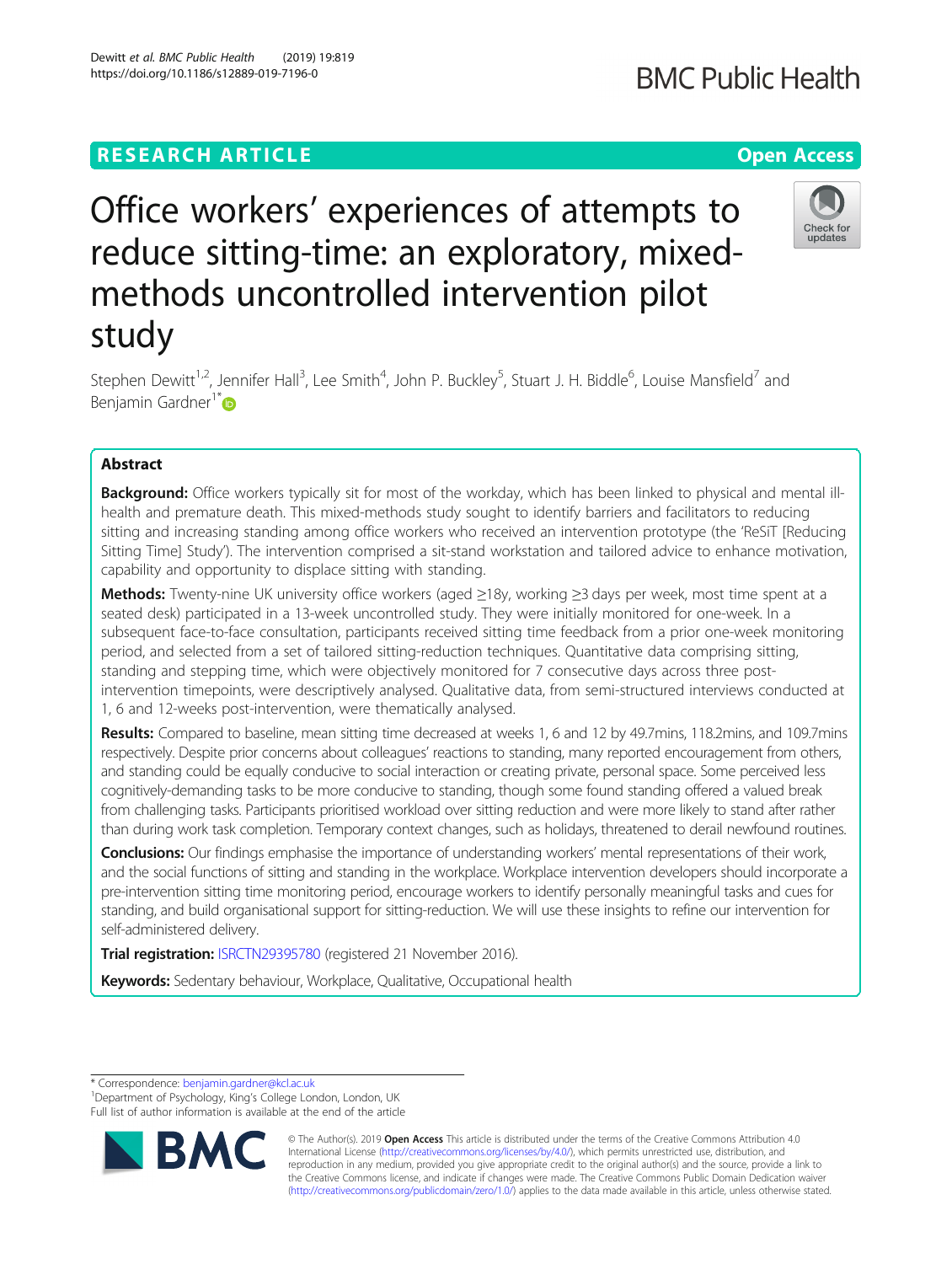## Background

Prolonged sitting is associated with poor mental and physical health and premature death [[1](#page-8-0)–[4\]](#page-8-0). Office workers typically sit for two-thirds of their waking day, so are at particular risk [\[5](#page-8-0), [6\]](#page-8-0). Offsetting this risk requires displacing sitting with standing or light activity. Expert guidance recommends that workers regularly break up sitting and accumulate 2-4 h standing per 8 h workday [[7\]](#page-8-0). Sitting-reduction interventions are needed to achieve these targets.

Successful implementation of such interventions depends upon acknowledging the complex organisational, social and cultural factors that shape the modern workplace [\[8\]](#page-8-0). Some workplace sitting-reduction approaches show efficacy yet lack acceptability, because they fail to address the needs and priorities of organisations or their employees. For example, automated prompts to stand, delivered at fixed intervals (e.g. hourly), can reduce sitting time [[9\]](#page-8-0), but some workers report dissatisfaction because prompts disrupt their workflow [[10](#page-8-0)]. Similarly, workers who volunteered to stand felt unable to fully engage in otherwise-seated meetings [[11\]](#page-8-0). Interventions that adversely impact productivity are unlikely to be acceptable to employees or managers [[12\]](#page-8-0).

Height-adjustable sit-stand workstations (SSWs) allow alternation between sitting and standing while working, so are viewed favourably by workers [\[13,](#page-9-0) [14](#page-9-0)]. SSWs take two forms: sit-stand desks allow adjustment of the entire desk-top surface and are costly, whereas desk-mounted sit-stand units adjust only monitor and keyboard height and are relatively inexpensive. Both can reduce sitting time: although trials have typically been of low quality, SSWs reduce sitting by around 100mins per 8 h workday [[9\]](#page-8-0), with effects persisting over time [[9,](#page-8-0) [15](#page-9-0)–[19\]](#page-9-0). Yet, 100mins reduction in sitting may fall short of achieving 2-4 h standing time. Supplementing SSWs with other techniques may enhance effectiveness [\[18](#page-9-0)].

Effectiveness and acceptability of sitting-reduction interventions, more broadly, may also be enhanced by acknowledging how, why, and in what contexts office workers choose – or choose not – to stand. For example, although generally acceptable, desk-mounted SSWs limit space and pose practical problems for paperbased work (Chau et al., 2014). Studies have documented apprehension about colleagues' potentially discouraging reactions from colleagues [[11](#page-8-0)–[13,](#page-9-0) [20](#page-9-0)]. People appear less likely to stand in meetings about sensitive topics, for example, to avoid detracting from the seriousness of the meeting [[11](#page-8-0)].

Office workers' responses to sitting-reduction strategies can reveal not only engagement with those strategies, but also broader barriers and facilitators of implementing sitting-reduction. The present study focuses on office workers' experiences of attempts to limit sitting in response to an intervention prototype. The intervention aimed to reduce sitting and increase standing via feedback on sitting time, a range of tailored sitting-reduction techniques, and a deskmounted SSW. Although originally designed to assess the acceptability of intervention components [[21\]](#page-9-0), our data transpired to predominantly offer insight into how office workers seek to reduce sitting and increase standing within the constraints of their working practices. While we also report intervention engagement, the main research question that guided the present analysis was: how did office workers experience their attempts to reduce sitting? The study was registered (ISRCTN29395780). Deviations from our published protocol [[21\]](#page-9-0) are detailed in Additional file [1](#page-8-0).

## Method

#### Participants, design and procedure

Office workers were recruited from a UK university  $(n = 29)$ , between November 2016 and March 2017, to a 13-week uncontrolled intervention study. Sample size was determined by a predetermined recruitment window, constrained by funding. The study was advertised via posters at the host organisation, and fortnightly through all-staff circular emails throughout the 5-month recruitment period. The study was presented as an opportunity 'to improve your workplace health, try out a sit-stand desk, and earn a £100 Amazon voucher'. Inclusion criteria required participants to: be aged 18 years or over; work at least 3 days per week; and spend most of their typical working day seated at a workstation, of which they were the sole user. Workers were not eligible where they: reported a physical condition prohibiting standing for prolonged periods; had previously participated in workplace standing research; ever used an SSW for two or more consecutive days; or intended to be absent for 10 consecutive workdays or leave the employ of the host organisation during the study period.

All those who expressed interest and were eligible attended the Preliminary Session, at which they provided consent and self-reported demographic characteristics (Table [1](#page-2-0)) and were fitted with an accelerometerinclinometer device for 7-day continuous wear. Ten days later, they completed the Intervention Session at which they received accelerometry feedback, tailored advice, and a height-adjustable SSW. They were fitted with an accelerometer-inclinometer for further 7-day wear at the close of the Intervention Session, and 5- and 11-weeks post-intervention. Accelerometer data were collected and a semi-structured interview was conducted at one, 6 and 12-weeks post-intervention. Participants received a £100 (\$125) Amazon voucher on study completion.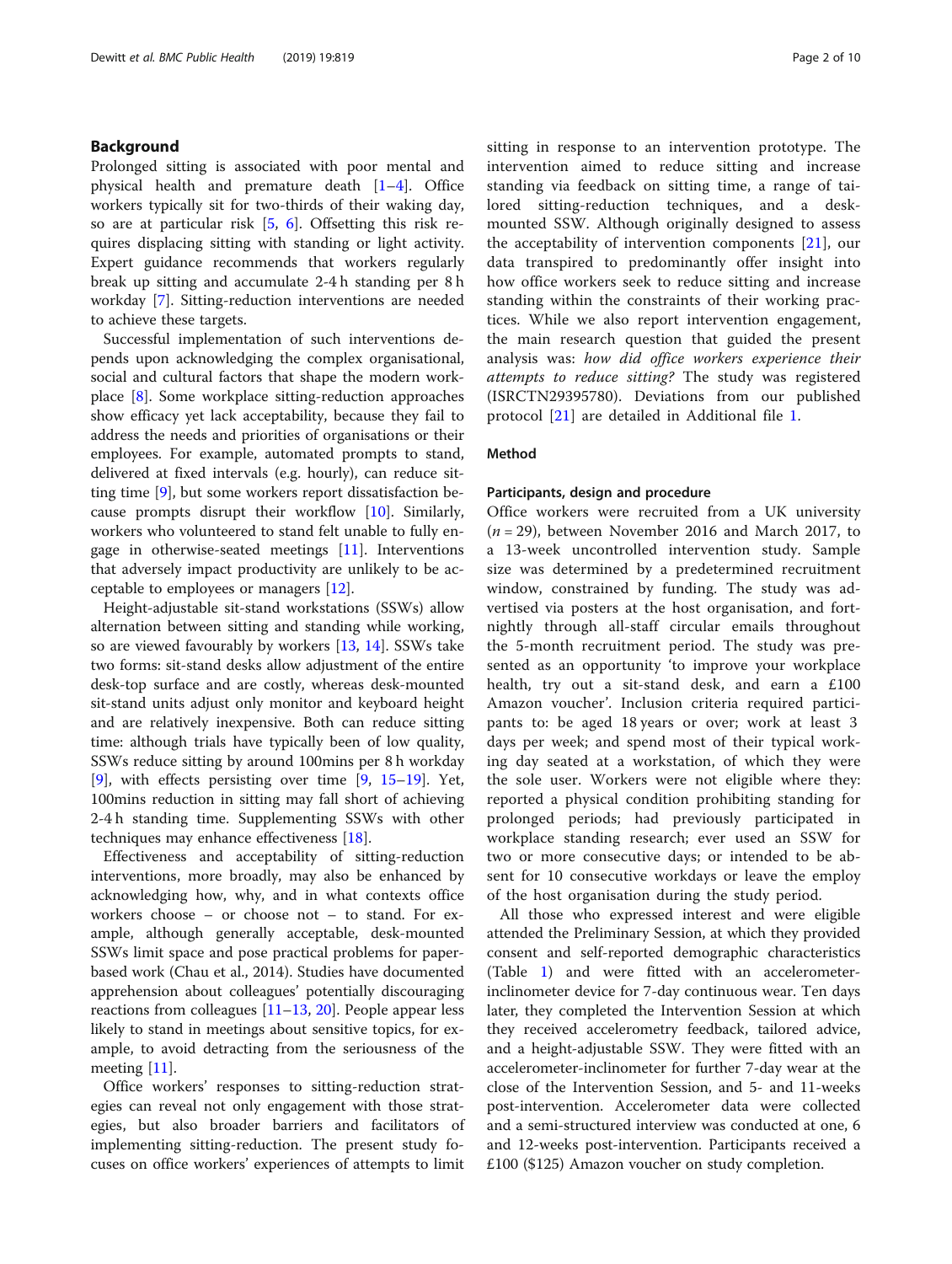## <span id="page-2-0"></span>Table 1 Summary of participant characteristics

|                                             | N(%)     |
|---------------------------------------------|----------|
| Gender                                      |          |
| Male                                        | 8 (28%)  |
| Female                                      | 21 (72%) |
| Age                                         |          |
| $18 - 24$                                   | 3 (10%)  |
| $25 - 29$                                   | 5 (17%)  |
| $30 - 34$                                   | 6 (21%)  |
| $35 - 39$                                   | 2(7%)    |
| $40 - 44$                                   | 3 (10%)  |
| 45-49                                       | 3(10%)   |
| $50 - 54$                                   | 4 (14%)  |
| $55 - 59$                                   | 3(10%)   |
| $60+$                                       | 0        |
| Ethnicity                                   |          |
| White                                       | 21 (72%) |
| Black / Black British / African / Caribbean | 3(10%)   |
| Asian / Asian British                       | 3(10%)   |
| Mixed ethnic background                     | 2(7%)    |
| Monthly income                              |          |
| £1500-2400                                  | 8 (28%)  |
| £2400-3900                                  | 14 (48%) |
| >£3900                                      | 6 (21%)  |
| Not reported                                | 1(3%)    |
| Highest qualification                       |          |
| A Level, AS Level, CSE, or GCSE             | 3(10%)   |
| Other technical or professional             | 2(7%)    |
| Degree or higher                            | 22 (76%) |
| Non-UK qualifications                       | 1(3%)    |
| Other                                       | 1(3%)    |

All procedures, which were approved by the King's College London Psychiatry, Nursing and Midwifery Ethics Panel (LRS-16/17–3718), were administered to each participant individually in a private room at their workplace by SD. SD is a male post-doctoral researcher with an experimental psychology background, and quantitative and qualitative data collection and analysis experience.

## Intervention

#### Preliminary session

Participants were fitted with an activPAL accelerometerinclinometer (PAL Technologies, Glasgow, UK) using standard protocol [\[6](#page-8-0)]. activPALs are posture-sensitive, and reliably distinguish sitting, standing, and stepping [[22\]](#page-9-0). Participants were asked to monitor their work tasks over the following 7 days, using self-generated task categories (e.g. 'phone calls', 'word processing'). Tasks were recorded via replies to twice-daily emails from the researcher. On the final monitoring day, participants were also asked to estimate their total sitting time for each workday (9 am-5 pm) over the 7-day period.

## Intervention session

Ten days after the Preliminary Session, the researcher met each participant in a private room at their workplace, to administer the intervention.

#### Sitting time feedback

Visual and verbal personalised feedback on sitting patterns during the monitoring period (i.e., '-1–0 weeks' [baseline]) was provided and discussed in comparison to self-estimated sitting time.

#### Tailored behaviour change guidance

Next, participants were asked which one of three statements, representing the fundamental determinants of behaviour [\[23](#page-9-0)], was most diagnostic of them: "I do not feel capable of reducing my sitting at work" (capability); "I do not feel I have the opportunity to reduce my sitting at work" (opportunity); "I do not feel motivated to reduce my sitting at work" (motivation; all response options were 'yes' [most applicable] or 'no'). Next, they chose from a menu of behaviour change strategies linked to their diagnostic statement. Five strategies (of which two were each offered only to those selecting one other strategy) targeted capability; three motivation; and one opportunity (Table [2](#page-3-0)). Following spoken delivery of chosen strategies, participants could choose advice relating to any other strategy, regardless of their diagnostic statement. Participants could choose as many strategies as desired.

## Sit-stand workstation

Lastly, a height-adjustable VariDesk Pro Plus 30 deskmounted unit (Varidesk, TX, USA; £325 [US\$405])) was fitted to the participant's desk for the 12-week period. Participants were given ergonomic instructions and accompanying tips to promote frequent, ergonomicallysound SSW use (Table 1). Participants were permitted to retain the SSW indefinitely after participation, but this was only revealed to them upon study completion, so did not represent an active intervention component.

#### Reminders of intervention content

Participants were given the option of receiving email reminders over the 12-week intervention period of the key points from the Intervention Session. Participants specified the desired content and receipt frequency of these emails. All participants were emailed a summary of key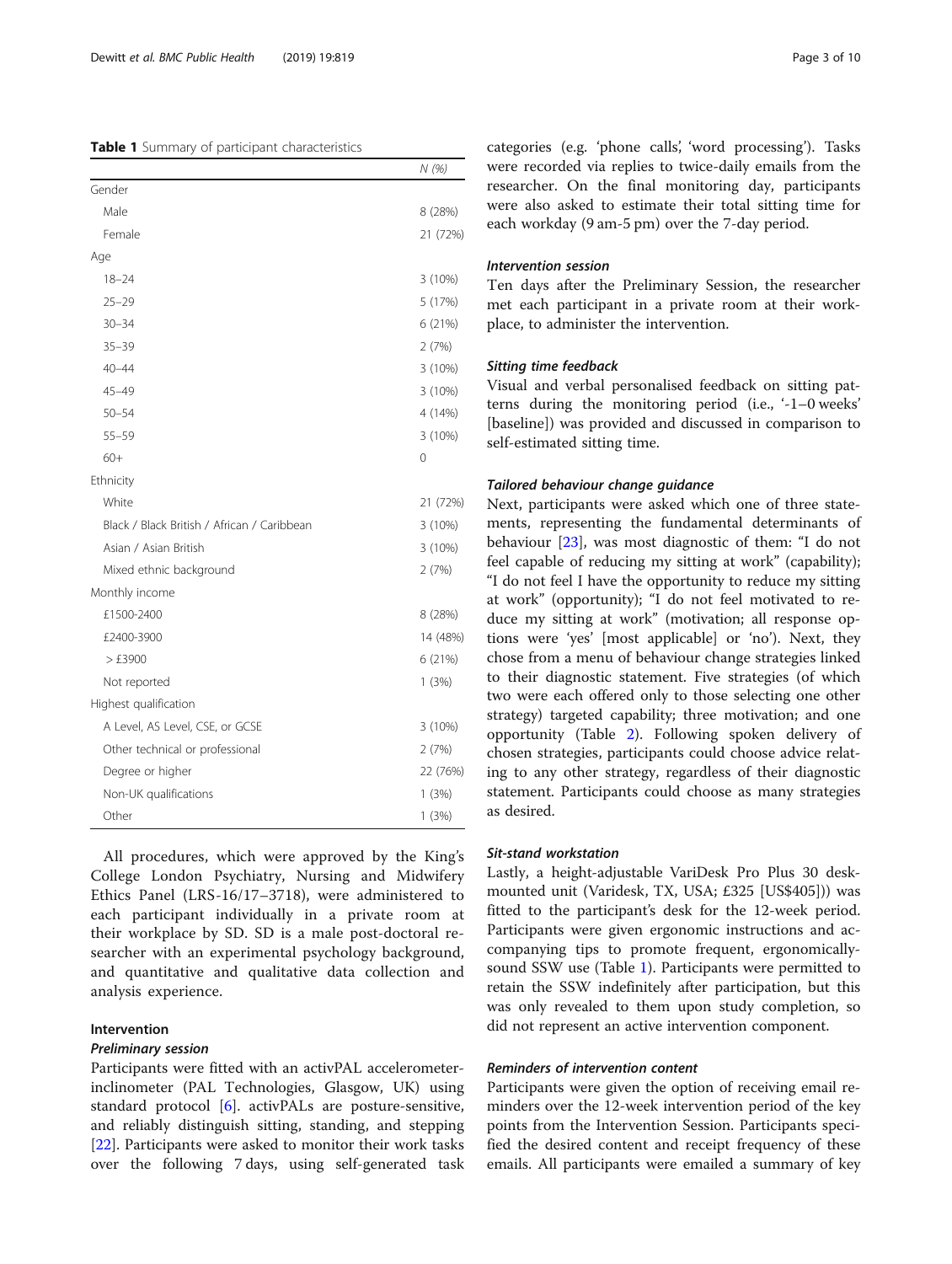<span id="page-3-0"></span>

|  | <b>Table 2</b> Behaviour change advice delivered in the Intervention Session |
|--|------------------------------------------------------------------------------|
|  |                                                                              |

| Behavioural<br>determinant<br>targeted | Behaviour change strategy                                                       | Description of advice                                                                                                                                                                                                                                                                                                              | Frequency with which<br>chosen<br>$(Total N = 29)$ |
|----------------------------------------|---------------------------------------------------------------------------------|------------------------------------------------------------------------------------------------------------------------------------------------------------------------------------------------------------------------------------------------------------------------------------------------------------------------------------|----------------------------------------------------|
| Capability                             | Goal setting                                                                    | Guidance in setting specific and achievable behavioural goals<br>for time spent sitting, standing and/or in light activity                                                                                                                                                                                                         | 14 (48%)                                           |
|                                        | <b>Action Planning</b>                                                          | Guidance in identifying specific contexts most conducive to<br>sitting less, and developing 'if-then' plans for reducing sitting                                                                                                                                                                                                   | 10 (35%)                                           |
|                                        | <b>Habit Formation</b><br>(only offered to those<br>selecting Action Planning)  | Summary of psychological theory and evidence around how<br>actions (e.g. sitting) become habitual via context-dependent<br>repetition of the action                                                                                                                                                                                | 10 (100% of those choosing<br>Action Planning)     |
|                                        | Problem Solving                                                                 | Guidance on shielding an intended action (e.g. standing) from<br>derailment in specific contexts, e.g., by identifying barriers and<br>developing strategies to overcome them                                                                                                                                                      | 1(3%)                                              |
|                                        | <b>Habit Disruption</b><br>(only offered to those<br>selecting Problem Solving) | Summary of psychological theory and evidence around how<br>to obstruct unwanted habitual responses, either by avoiding<br>cues (e.g. putting barriers in place) or adopting strategies to<br>enhance likelihood of wanted response to habit cues (e.g.,<br>point-of-decision reminders)                                            | 1 (100% of those choosing<br>Problem Solving)      |
| Motivation                             | Information on Health<br>Consequences                                           | Detailed summary of evidence around health risks of sitting<br>and benefits of standing and light activity                                                                                                                                                                                                                         | 1(3%)                                              |
|                                        | Information on Others'<br>Experiences                                           | Testimonies from workers who had attempted to reduce sitting<br>and increase standing in the workplace, derived from previous<br>qualitative studies of sitting reduction, and descriptions of<br>famous standing-workers (e.g. Dickens, Hemingway)                                                                                | 3 (10%)                                            |
|                                        | Common Misconceptions                                                           | List of potentially detrimental misconceptions about reducing<br>sitting in the workplace, paired with evidence-based rebuttals                                                                                                                                                                                                    | 1(3%)                                              |
| Opportunity                            | Tips for Standing                                                               | Tips for incorporating more standing in to the workday: speaking<br>to colleagues in person rather than emailing; standing in meetings;<br>standing on the phone; walking during lunch; taking the stairs                                                                                                                          | 4 (14%)                                            |
| Various                                | Tips for SSW use                                                                | Tips for increasing likelihood of (ergonomically-sound) SSW use:<br>leave the unit in standing position when leaving the office; move<br>office chair away or cover with objects; increase SSW use gradually;<br>ensure correct standing posture; shift weight from foot to foot; wear<br>flat shoes or go barefoot while standing | Compulsory (delivered to all<br>participants)      |

points from the Intervention Session one day after that session.

## Data collection and analysis

## Quantitative data: intervention engagement

Engagement was explored by describing the frequency with which each of the behaviour change strategies was selected, and inspecting sitting and activity levels over time. Accelerometry data on sitting, standing, and stepping time from the 5 workdays within the 7 day wear period, as measured between the Preliminary and Intervention Sessions (− 1–0 weeks [baseline]), and at 0–1, 5–6, and 11–12-week post-intervention, were extracted using specialist software (activPAL™ Professional v7.2.32; PAL Technologies Ltd., Glasgow, UK). A considerable amount of data at each timepoint were missing due to malfunctioning devices. A repeated-measures mixed-effects model assessed sitting, standing and stepping time changes, using study period (i.e. -1–0, 0–1, 5–6, 11–12-weeks) as predictor, and data for each of the 5 workdays in each period as covariates. Effect sizes for mean differences from baseline (Cohen's d) were calculated for descriptive purposes.

## Qualitative data: experiences of attempts to reduce sitting

Each participant was invited to take part in three one-to-one, face-to-face semi-structured interviews (at 1, 6, 12 weeks post-intervention), which explored: expectations and experiences of implementing the chosen strategies and of sitting and standing more broadly; SSW use; and the conduciveness of social and physical environments. Later interviews focused more on maintenance. Interview schedules are presented in Additional file [2](#page-8-0). Interviews were audiorecorded and transcribed verbatim. Across the three timepoints, interview duration ranged from 9 to 43mins (mean 18mins). Twenty-one (72%) participants completed all three interviews, and eight (28%) completed only the 1- and 6-week post-intervention interviews, citing lack of availability for the third interview. Pertinent utterances within the Intervention Session, recorded in note form by the researcher, were also used as data.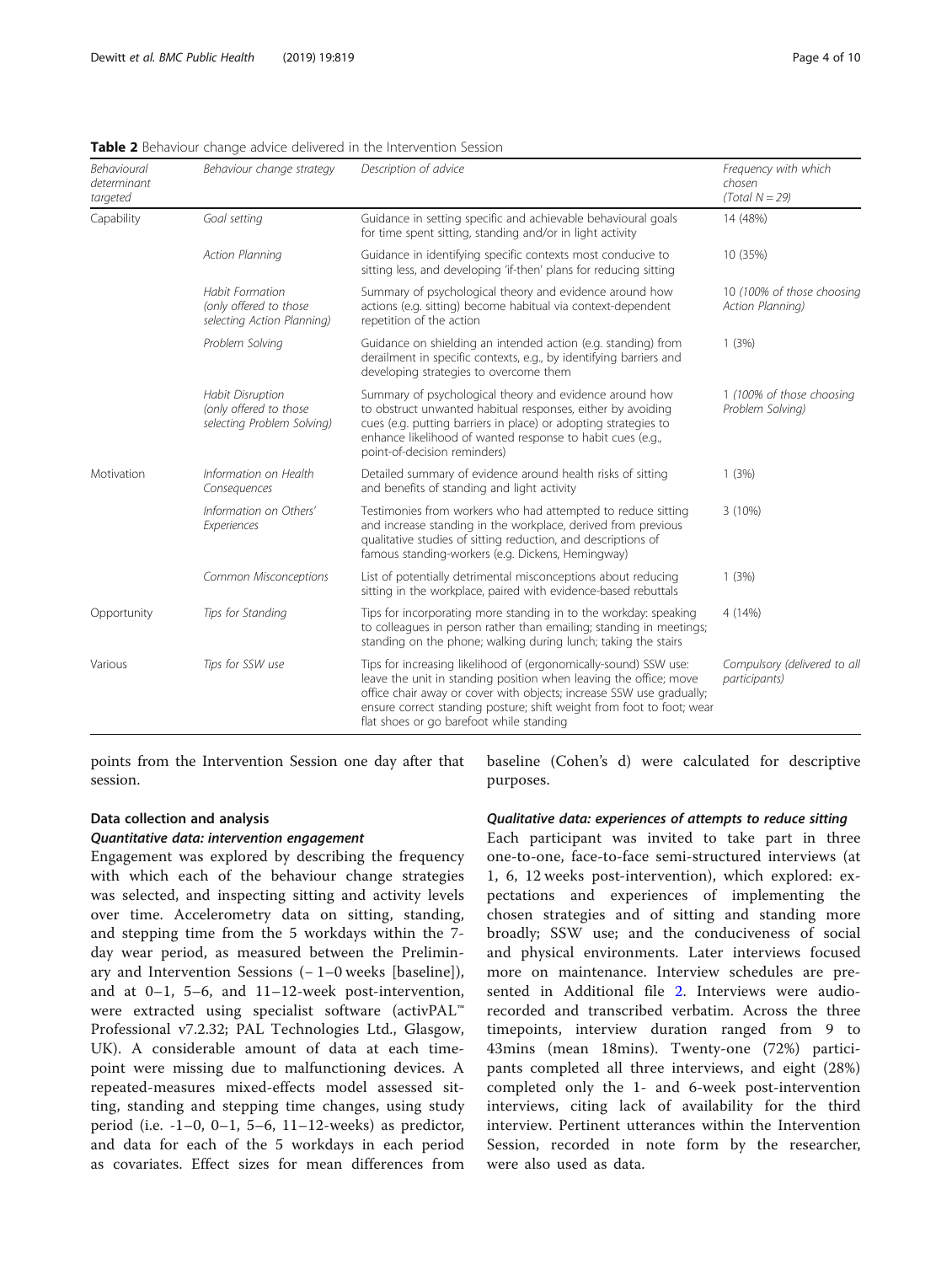All available qualitative data were analysed using realist inductive Thematic Analysis procedures [\[24](#page-9-0)]. Two coders (SD, BG) independently preliminarily analysed all data, involving data familiarisation and assigning labels to pertinent events. Comparison of notes between coders informed development of a thematic framework, which guided more in-depth coding conducted by BG. Themes were labelled using 'in vivo' codes to ensure they were grounded in real-world participant experiences. A third researcher (JH) inspected the framework and data excerpts and agreed that the analysis was supported by the data.

## Results

## Sample description

Of 29 participants, 21 (72%) were female. Age ranged from 18-24y to 55-59y, and monthly income ranged from £1.5–2.4 k to  $\geq$ £3.9 k. Most were White (21; 72%), and 22 (76%) had a university degree or higher. Seventeen people (59%) were in administrative roles. At baseline (− 1–0 weeks), mean sitting time was 355mins/ workday (5 h 55 m; 74% of 8 h workday), standing time 82mins (17%), and stepping time 43mins (9%).

## Quantitative analyses: intervention engagement Selection of techniques

Most participants (23/29; 80%) stated that none of the capability, motivation or opportunity statements applied to them, as they were sufficiently able and motivated, with enough opportunity to reduce sitting. Of the remainder, two stated that they most lacked capability (one lacked physical and social capability, the other psychological capacity), two most lacked motivation, and two most lacked perceived opportunity due to busy working schedules. Nonetheless, when invited to select from all strategies, 26 participants (90%) chose to receive advice on at least one strategy. Twenty participants (69% of sample) chose Goal Setting or Action Planning; six chose both, eight chose Goal Setting only, and six Action

Planning only (Table [2](#page-3-0)). All who chose Action Planning also opted for Habit Formation advice.

## Behavioural responses

Study period predicted sitting time  $(F[3, 122.5] = 28.9$ ,  $p < .001$ ): relative to baseline (−1–0 weeks), sitting time reduced by 50 min at 0–1 week, 118 min at 5–6 weeks, and 110mins at 11–12 weeks, by which point mean sitting time (245 m; 4 h 5 min) represented 51% of the 8 h workday (Table 3). An equivalent increase was observed in standing time  $(+49 \text{ m at } 0-1 \text{ week}; +116 \text{ m}, 5-6$ weeks; + 113 m, 11–12 weeks; F[3, 120.7] = 31.1,  $p < .001$ ), but there was no change in stepping time (F[3,  $138.1$ ] = 2.1,  $p = .10$ ).

## Qualitative analyses: experiences of attempts to reduce sitting

Five themes related to: motives, expectations and outcomes; physical and practical challenges; social dynamics; counter-motives and use of cues; and routinisation.

## "I sit at my desk an awful lot": Motives, expectations and outcomes

Most people entered the study to trial the sit-stand workstation (SSW). Many appeared aware of possible health benefits of displacing sitting with standing, such as alleviation of existing health problems, or avoiding deterioration of health. Some saw the intervention as a cue to acting on prior motivation:

Participant 11, Interview 1 (P11, I1): I do sit at my desk an awful lot and I … know that that's not good for my health, so anything that … gives me a nudge to actually do something about it is bound to be good.

Most were strongly motivated to stand, and felt physically capable of standing, though some felt trepidation about responses from co-workers for contravening workplace norms ("it's that sense [of] is that

**Table 3** Sitting, standing and stepping time (in mins) per 8 h workday, across study timepoints

|                  | <b>Baseline</b><br>(–1–0 weeks)<br>$N = 29$<br>Mean (SD) | Post-intervention 1 (0–1 weeks) $N = 21$ Post-intervention 2 (5–6 weeks) $N = 18$ |                                                    |           |           |                                                      | Post-intervention 3 (11-12 weeks)<br>$N = 16$ |              |                                                    |           |
|------------------|----------------------------------------------------------|-----------------------------------------------------------------------------------|----------------------------------------------------|-----------|-----------|------------------------------------------------------|-----------------------------------------------|--------------|----------------------------------------------------|-----------|
|                  |                                                          | Mean<br>(SD)                                                                      | Mean difference<br>from baseline <sup>a</sup> (SD) | Cohen's d | Mean (SD) | Mean difference<br>from baseline <sup>a</sup> (SD) d | Cohen's                                       | Mean<br>(SD) | Mean difference<br>from baseline <sup>a</sup> (SD) | Cohen's d |
| Sitting<br>time  | 355 (14)                                                 | 305<br>(18)                                                                       | $-47(82)$                                          | $-0.50$   | 237(17)   | $-101(103)$                                          | $-1.13$                                       | 245<br>(20)  | $-100(100)$                                        | $-1.08$   |
| Standing<br>time | 82(13)                                                   | 131<br>(17)                                                                       | 51 (75)                                            | 0.56      | 198 (16)  | 101(94)                                              | 1.17                                          | 194<br>(20)  | 101 (99)                                           | 1.11      |
| Stepping<br>time | 43(3)                                                    | 4(21)                                                                             | $-5(21)$                                           | $-0.22$   | 45(4)     | 0(18)                                                | $-0.01$                                       | 40(4)        | 0(14)                                              | 0.03      |

<sup>a</sup>Mean differences from baseline pertain to participants for whom data were available at each timepoint. For this reason, values do not correspond to the difference between the mean of each baseline timepoint (Ns < 29) and the baseline mean where  $N = 29$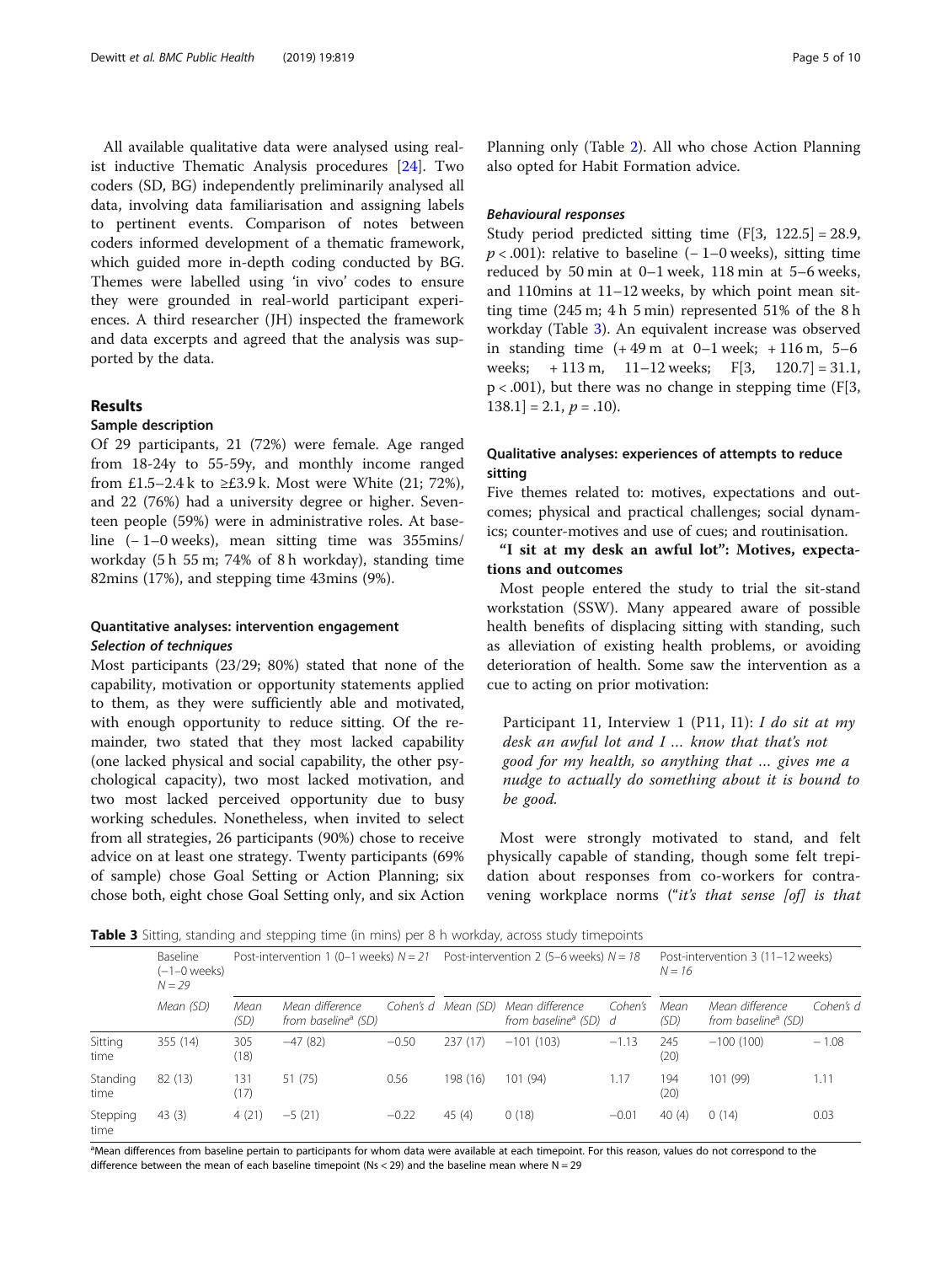acceptable, for this person [to be] doing it differently?"; P5, I1).

Others worried that working at a different height to other colleagues "might be quite irritating" (P6, I1) or intrusive ("do they think you're looking over their shoulder or something?"; P1, I1), or suggestive of an undesired social identity ("there's the perception that standing desk people are … trendy, health-conscious people"; P5, I1).

The intervention was perceived as beneficial in multiple ways. Accelerometry feedback raised awareness of true sitting patterns ("it was quite shocking … when I realised how much time [I had sat]"; P14, I1). Many participants reported increased standing time, mostly due to the SSW. Some reported that standing spurred further movement (" $[Im]$  more likely to move to another bit of the office … because I'm already standing"; P27, I1). For some, the intervention instilled a 'sit less, move more' mindset, characterised by greater awareness and use of opportunities for reducing sitting at work and elsewhere:

P5, I3: [On the train] even if there's a seat available, I think, 'Oh, I'll just stand', not only because the journey is not going to be that long, but also I should just stand, it'll be healthier, I don't need to sit down. […] That thought has occurred to me more since starting [the intervention].

Participants attributed improvements in posture, strength and balance ("since I've started with the desk I can stand with minimal or no wobble"; P16, I2), and reductions in pain ("I'm not getting as much backache as I used to"; P3, I2), to increased standing.

Some felt that standing boosted alertness, in turn increasing productivity ("I feel a lot better and I do feel energised"; P4, I1), though some felt it had no impact ("I'm not fussed whether I stand up or sit down […] but I like to have the option"; P22, I3).

"It's been a lot more tiring than I thought": Physical and practical challenges

While some reported less fatigue than expected ("I thought my back would be sore … but actually it's been absolutely fine"; P22, I3), several participants experienced unanticipated physical fatigue from standing ("[it's] been a lot more tiring than I thought"; P28, I1). While discomfort often prompted participants to sit, most reported fatigue diminishing as they gained experience ("I grew accustomed to how it would feel"; P8, I3).

Participants reported various practical barriers to SSW use, which many felt could not easily be used with equipment essential for work tasks, or for paper-based tasks. Some were able to adapt to the constraints imposed by the workstation:

P17, I2: I might put paperwork on the bottom bit of the desk and my keyboard on the higher bit if I'm not using it as much, [or] sometimes I … put paperwork on my chair. […] I haven't found that there's anything where I can't stand.

## "Everybody's been really interested": Social dynamics.

Despite prior concerns, most experienced encouragement from colleagues. Some felt minimally selfconscious because their workstation lacked visibility ("I'm out of the way  $\ldots$  if I were standing up in the middle [of the open-plan office], I'd feel an idiot"; P6, I2), or because they had explicitly gained approval to stand ("I said 'I'm not going to sit with you if that's alright, I'm going to carry on standing' [and] they went, 'that's fine'"; P4, I1). Several people reported that standing, and particularly the SSW, facilitated interaction:

P15, I1: Everybody's been really interested … they're saying 'oh, that's cool'. The novelty helps in terms of the motivation.

Some felt more psychologically comfortable being approached by others when standing, which created more equitable power relationships ("I enjoyed the aspect of being on the same equivalent level and eye level"; P19, I3). Some found standing 'empowering' (P13, I1) when making phone calls:

P11, I1: There's this tiny little bit more confidence  $[when]$  standing up with  $[voice]$  calls  $\ldots$  I feel as though I'm towering over them.

Several people found standing conducive to collaboration when colleagues gathered around the SSW, due to greater monitor accessibility ("it's really good if you are both standing instead of huddled over at a computer"; P14, I3). Enhanced visibility when standing could however compromise privacy. Several participants reported that colleagues were more likely to interrupt them ("you're more approachable [when standing]"; P19, I3), and some were more distracted by others' activities, when standing:

P14, I2: When I'm standing up … if there's something going on … I hear a bit better, and hear something else going on, whereas when I'm sitting I'm more likely just to hear it but then carry on with my work.

## "Now is a good time": Counter-motives and cues to standing.

Participants cited multiple factors that could derail standing. Many found it psychologically effortful to raise the SSW, which precluded short standing bouts (P7, I3: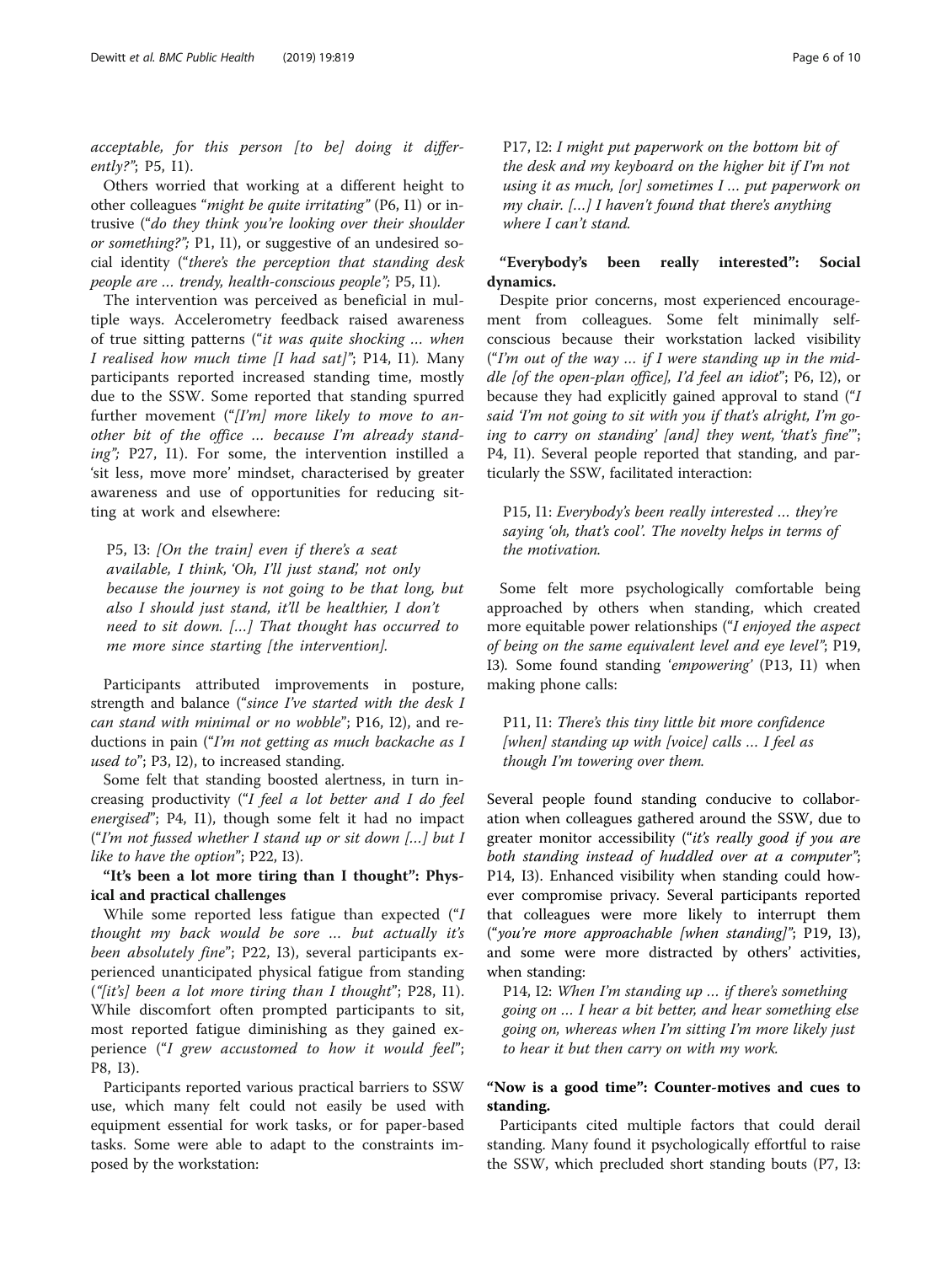"If I've only got a brief period of time […] it seems an awful lot of effort to stand up"). Tiredness also limited motivation ("I wasn't sleeping properly […] [it felt like] an effort to be at work, let alone also stand up"; P16, I3), though some stood to offset postprandial tiredness ("I'll hoik [the workstation] up and it'll give me a bit more energy"; P9, I2).

Participants' primary motivation was to complete work tasks, so they did not stand where it was seen to conflict with working (P7, I3: "I need to do what I need to do, work has to come first"). Being engrossed in work led to forgetting to stand. For one person, sitting was comforting during stressful periods:

P21, I3: [My job] is high pressure the whole time, and so … I feel a bit sorry for myself and sitting down is like a treat.

Time cues were effective for some (P1, I1: "I just put a timer on my phone and I reset it every half-hour and I go up and down"), but many people ignored them because they suggested action at moments when standing was not prioritised:

P23, I2: I had my reminders on my watch which continually told me to stand, but I found myself turning that off … because I got caught up with other things.

For most, completion of a work task acted as a convenient and salient cue to stand (a "natural break point"; P5, I1). Many described a "sorting out" period (P26, I2) upon arriving at work, characterised by answering emails and mentally preparing for the day ahead, completion of which commonly cued standing:

P25, I3: I've checked my emails, done all that sort of thing. … Once I have got my brain into the tasks for today then I'll do the standing [and] get down to the nitty-gritty of the work.

Some chose to stand after lunch to aid digestion:

P19, I1: You have your lunch, feel a bit lethargic, and then it's nice to stand. It's almost working that lunch off. I enjoy that.

Participants were also cued to stand when expecting to perform certain tasks. Most felt standing was ill-suited to cognitively-intensive tasks ("if I need to really concentrate on something then sitting is better"; P9, I1), so chose to stand for routine tasks ("this morning I was just sending emails and looking at stuff, it was easy to stand"; P6, I1). Some deemed standing helpful for maintaining focus when performing less cognitively engaging tasks. Others reported that switching from sitting to standing provided valuable 'thinking space':

P14, I3: I was having some issues so then I stood up and it just woke me up a bit I suppose. So instead of the monotony of just sitting there trying to work a problem out, it was quite good to stand up and almost look at it differently from [a] standing [perspective].

Where participants could not rely on external cues due to variable work patterns, standing was inconsistent and sporadic.

"Getting into a rhythm": Routinisation of standing Most participants incorporated some standing into their working routine. Routinised standing was characterised by lesser mental effort ("it's part of my routine now ... it's not a chore for me"; P24, I1), and reduced reliance on external cues ("I just know that when I'm coming in [to the office, the SSW] is going  $up$ "; P9, I1). Several people adapted to the workstation over time, becoming able to complete most tasks standing ("I have started to do more tasks standing up, whereas before it was [only] repetitive things"; P14, I2), and could become "completely absorbed [in work] and forget that I'm standing"  $(P25,$ I2). Routinised standers used physical discomfort as a cue to stand.

Newfound standing routines were liable to disruption, due to absences from work, or changes in workload. Some struggled to re-establish standing after such disruption and found that standing became physically arduous again. While some participants effortfully but successfully recovered standing after such disruption, others lapsed into old sitting habits:

P23, I2: A week's holiday and then a period of just meetings after meetings pretty much every day, and at that point [my standing] kind of declined. I got to a stage … where I thought oh God, I actually haven't stood … properly for a week. It felt like I had gone right back to the beginning again.

## **Discussion**

This study of 29 office workers explored experiences of a workplace intervention comprising a sit-stand workstation (SSW) and tailored advice. Sitting time reduced from baseline by 50mins at 1-week, 118mins at 6-weeks, and 110mins at 12-weeks post-intervention. This corresponded with increases in standing and at 12-weeks mean standing time was 3 h 14 min, firmly achieving the 2-4 h recommendation [\[7\]](#page-8-0). Interviews provided important insight into contextual factors that shaped participants' experiences. Findings support further development of our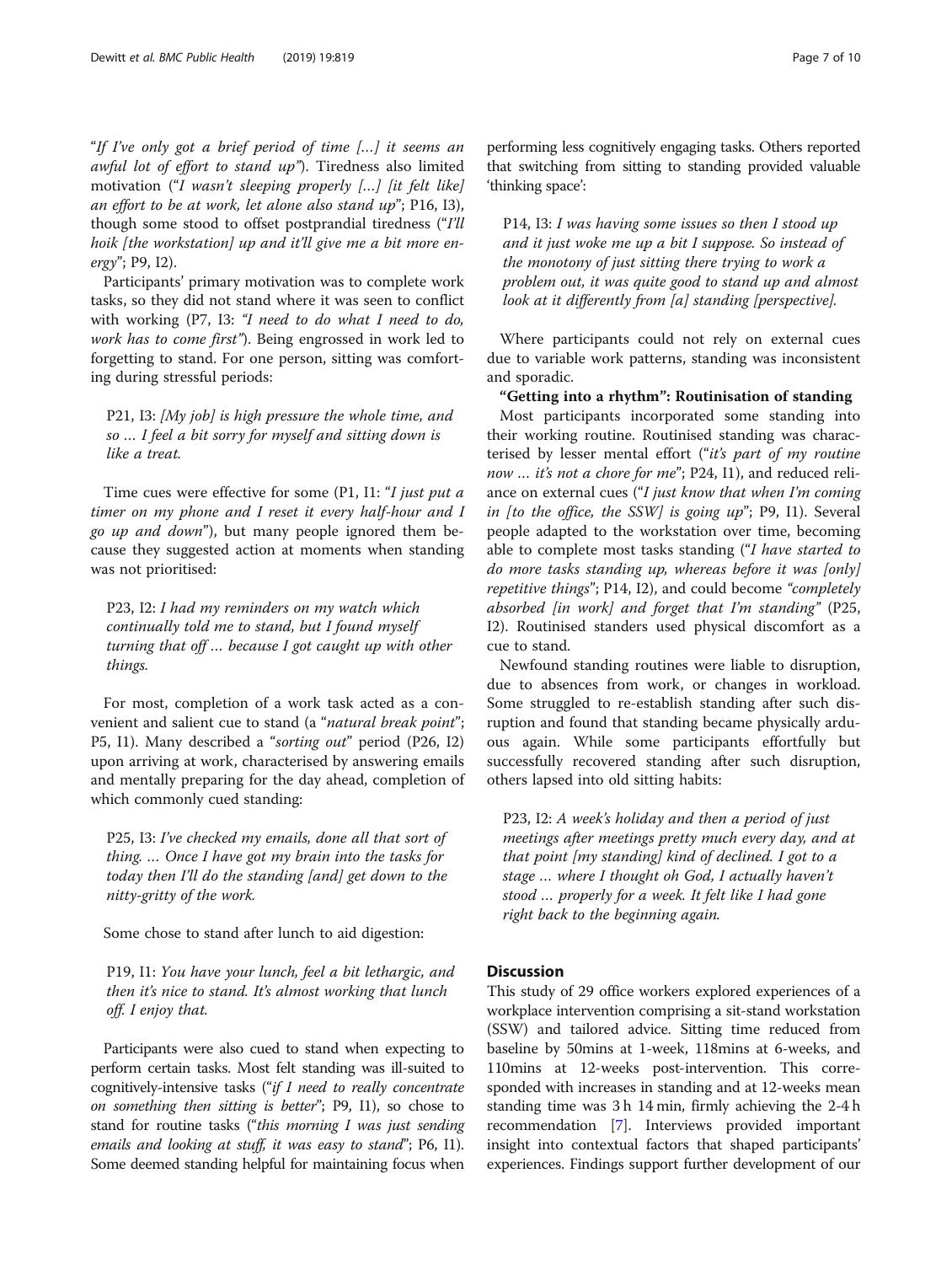intervention and generate broader design and implementation recommendations for workplace sitting-reduction interventions.

Although only a small uncontrolled study, observed reductions in sitting time justify further development and testing of our intervention. Qualitative data pointed to potential reasons for declines in sitting. Device-based feedback raised awareness of sitting, in turn leading people to adopt a 'sit less, move more' mindset both in the workplace and elsewhere (e.g., when commuting; [[25\]](#page-9-0)). This testifies to the lack of attention people pay to sitting and suggests an 'audit and feedback' approach may motivate sitting reduction.

Few participants reported deficiencies in motivation, capability, or opportunity at the study outset. Nonetheless, most opted to receive advice on goals and planning, implying that they expected to reduce their sitting most if they were more psychologically capable, or better able to capitalise on opportunities. Qualitative data highlighted the potential for unforeseen barriers to impact on attempts to sit less, apparently by diminishing capability or perceived opportunities. One such barrier was physical effort; several participants found standing more taxing than anticipated  $[11]$  $[11]$  $[11]$ , though physical fatigue diminished over time for some. Sitting-reduction interventions might manage expectations by highlighting the possibility of mild discomfort and offering mitigating strategies. Participants could use discomfort as a cue to transitioning not only from sitting to standing, but also from standing to sitting.

Our data support previous studies in suggesting that people find some tasks less suited to standing [\[13,](#page-9-0) [25](#page-9-0), [26\]](#page-9-0). While there were predictable practical barriers to SSW use (e.g. making calls from a wired phone [[25\]](#page-9-0)), we also observed important psychological barriers. The perceived mental effort involved in raising the SSW was, for some, only deemed worthwhile for lengthy tasks, and some participants preferred to stand only for less cognitively involved tasks. This supports the perspective that the postural allocation system that regulates standing draws on the same finite resources as mental processes, such that standing impairs performance of cognitively demanding tasks [\[27](#page-9-0)]. People can perform simple motor tasks (e.g., typing) as effectively when standing or sitting [[28\]](#page-9-0), but the impact on more mindful tasks (e.g., writing reports) has not been evaluated. Interestingly, some participants reported becoming able to perform more demanding tasks while standing. This suggests either that, as people grow accustomed to standing, they can incorporate tasks that are inherently more difficult to perform while standing, or that there is no inherent disadvantage to completing such tasks while standing. Some people valued breaking up sitting as a means of achieving mental 'space' to solve problems. The perceived suitability of

tasks to standing may therefore be based on personal preference. Interventions should encourage workers to identify tasks they feel most able to complete while standing.

Some moments may be more opportune for standing. Participants prioritised work tasks over sitting or standing and preferred to change posture upon completing discrete tasks. Theory offers two possible reasons for this preference: people may be more likely to attend to their surroundings at the boundary between one task and another, making the need to stand more salient, or they may be less willing to stand mid-task because they find it distracting [[29](#page-9-0), [30\]](#page-9-0). Interventions should acknowledge how people segment their day or workload into discrete 'units', as these may represent 'natural break points' for standing. We identified several such points, such as the completion of a period involving 'clearing' work accrued since the previous workday or returning from time away from the desk. Interventions will be less intrusive, and perhaps more effective, if they promote sit-to-stand transitions at points at which workers are most psychologically capable of standing. Identifying reliable contexts for consistent standing may also foster habit, whereby standing at opportune moments becomes an automatic response that requires little forethought or conscious effort [[31](#page-9-0)].

Although participants voiced trepidation about others' responses [[11,](#page-8-0) [12](#page-8-0), [32\]](#page-9-0), these concerns were typically not realised. Standing conferred some unexpected social benefits: some found it empowering, and the SSW facilitated social interactions and collaborations [[25](#page-9-0)], though some deployed the SSW to create personal space and minimise distractions. Although further work is however needed to more comprehensively document the social functions of SSWs, concerns about others' responses may be minimised via obtaining organisational support for sitting-reduction interventions, to demonstrate explicit social approval for attempts to sit less and stand more [\[14](#page-9-0)].

Limitations must be acknowledged. Our participants' experiences were specific to our intervention prototype and may have varied had we adopted different intervention content or delivery methods. In particular, the SSW used – a desk-mounted unit that allows for the computer keyboard and monitor to be raised, rather than an adjustable sit-stand desk that raises the entire desk-top – limited the appeal of standing for tasks that required desk space  $[13]$  $[13]$ . We focused only on the experiences of intervention recipients, but successful implementation also requires addressing concerns among management, which typically focus on the effects of standing on productivity [\[12](#page-8-0), [14,](#page-9-0) [33\]](#page-9-0). There is growing recognition of the importance of targeting sitting-reduction at both individual and organisational levels [[14](#page-9-0), [18](#page-9-0)].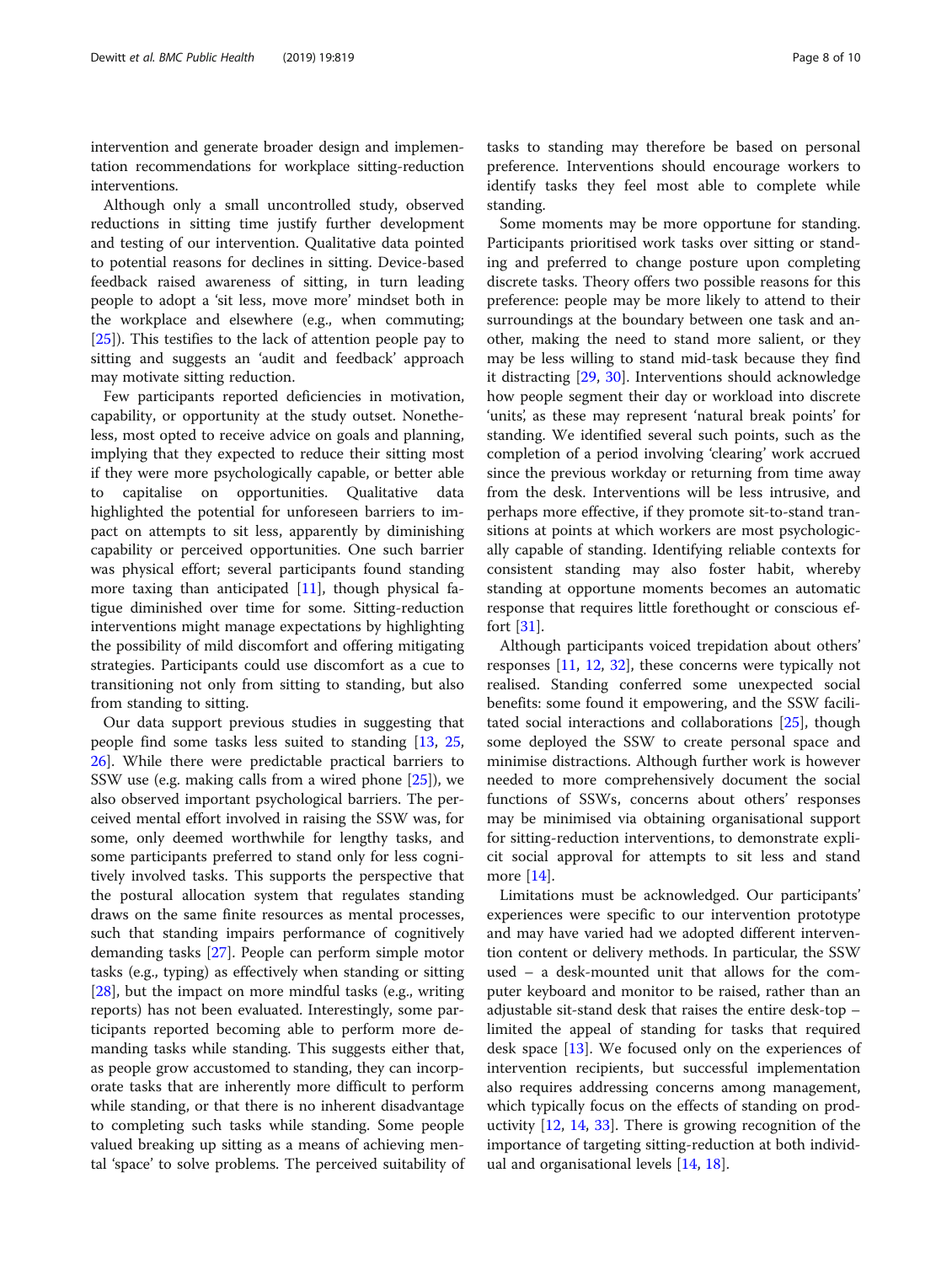<span id="page-8-0"></span>Sample characteristics may also reduce generalisability. Many participants entered the study to trial an SSW, suggesting prior sitting-reduction motivation, and most were female, and highly educated, which limits the representativeness of the experiences of our sample. While anecdotal feedback from participants suggested that few were consciously motivated by the incentive of a £100 voucher conditional on study completion, this may nonetheless have sustained engagement with the intervention. Additionally, the same researcher delivered the intervention and conducted interviews, so participants may have been unwilling to disclose negative views or non-adherence. The intervention was delivered face-toface, a time- and resource-intensive format unlikely to be scalable ([12]). Our subsequent work will refine intervention content for delivery in an alternative format.

## Conclusions

This study showed our intervention prototype to be promising, and moreover yielded insight into experiences of implementing sitting-reduction advice into workplace routines. Next, we will refine our intervention for self-administration as an online staff-training module, a common workplace education and training delivery format. Future interventions should acknowledge the barriers and facilitators of sitting-reduction we have documented.

## Additional files

[Additional file 1:](https://doi.org/10.1186/s12889-019-7196-0) Deviations from protocol. (DOCX 15 kb) [Additional file 2:](https://doi.org/10.1186/s12889-019-7196-0) Interview schedules. (DOCX 22 kb)

#### Abbreviations

I: Interview number; P: Participant; SSW: Sit-stand workstation

#### Acknowledgements

None.

#### Authors' contributions

SD and BG drafted the manuscript, which was iteratively refined following feedback from all authors. Intervention and study procedures were developed by SD, LS, JB, SJHB, LM, and BG. SD administered the intervention, conducted interviews, analysed the quantitative data and preliminarily analysed the qualitative data, under supervision of BG. In-depth qualitative analysis was conducted by BG. JH inspected the qualitative data to verify the appropriateness of analysis. All authors read and approved the final manuscript.

#### Funding

This work was supported by the Medical Research Council (grant number MR/N008979/1). The funding body had no role in the design of the study, nor collection, analysis or interpretation of data, nor in writing the manuscript or the decision to submit for publication.

#### Availability of data and materials

Study data are available from the corresponding author on request.

#### Ethics approval and consent to participate

Ethical approval for this study was obtained from the King's College London Psychiatry, Nursing and Midwifery Ethics Panel (LRS-16/17–3718). All participants gave full, written informed consent.

#### Consent for publication

All participants gave full, written informed consent for anonymised versions of their data to be published.

#### Competing interests

Funding has been received by SJHB since 2013 for consultancy work from Fitness First, Nuffield Health and Unilever. None of this work is currently active. Funding was received in 2016 for consultancy work for Halpern PR Limited. In-kind support through the provision of a sit-to-stand desk was provided by Ergotron from 2012 to 2014. Advice has been requested by and offered to Active Working, Get Britain Standing and Bluearth, none with funding.

All other authors declare that they have no competing interests.

#### Author details

<sup>1</sup> Department of Psychology, King's College London, London, UK<sup>2</sup> Department of Experimental Psychology, University College Lon <sup>2</sup>Department of Experimental Psychology, University College London, London, UK.<sup>3</sup> Bradford Institute for Health Research, Bradford Teaching Hospitals NHS Foundation Trust, Bradford, UK. <sup>4</sup>The Cambridge Centre for Sport and Exercise Sciences, Anglia Ruskin University, Cambridge, UK. <sup>5</sup>The Centre for Active Living, University Centre Shrewsbury, Shrewsbury, UK. <sup>6</sup>University of Southern Queensland, Springfield, Australia. <sup>7</sup>Department of Life Sciences, College of Health and Life Sciences, Brunel University, Uxbridge, UK.

#### Received: 28 January 2019 Accepted: 18 June 2019 Published online: 25 June 2019

#### References

- 1. Healy GN, Matthews CE, Dunstan DW, Winkler EAH, Owen N. Sedentary time and cardio-metabolic biomarkers in US adults: NHANES 2003-06. Eur Heart J. 2011;32:590–7.
- 2. Thorp AA, Owen N, Neuhaus M, Dunstan DW. Sedentary behaviors and subsequent health outcomes in adults a systematic review of longitudinal studies, 1996-2011. Am J Prev Med. 2011;41:207–15.
- 3. Warburton DER, Nicol CW, Bredin SSD. Health benefits of physical activity: the evidence. CMAJ. 2006;174:801–9.
- 4. Ekelund U, Steene-Johannessen J, Brown WJ, Fagerland MW, Owen N, Powell KE, et al. Does physical activity attenuate, or even eliminate, the detrimental association of sitting time with mortality? A harmonised metaanalysis of data from more than 1 million men and women. Lancet. 2016; 388:1302–10.
- Ryde GC, Brown HE, Gilson ND, Brown WJ. Are we chained to our desks? Describing desk-based sitting using a novel measure of occupational sitting. J Phys Act Health. 2014;11:1318–23.
- 6. Smith L, Hamer M, Ucci M, Marmot A, Gardner B, Sawyer A, et al. Weekday and weekend patterns of objectively measured sitting, standing, and stepping in a sample of office-based workers: the active buildings study. BMC Public Health. 2015;15:9.
- Buckley JP, Hedge A, Yates T, Copeland RJ, Loosemore M, Hamer M, et al. The sedentary office: an expert statement on the growing case for change towards better health and productivity. Br J Sports Med. 2015;49:1357–62.
- 8. Such E, Mutrie N. Using organisational cultural theory to understand workplace interventions to reduce sedentary time. Int J Health Promot Educ. 2017;55:18–29.
- 9. Shrestha N, Kukkonen-Harjula KT, Verbeek JH, Ijaz S, Hermans V, Pedisic Z. Workplace interventions for reducing sitting at work. Cochrane Database Syst Rev. 2018. <https://doi.org/10.1002/14651858.CD010912.pub4.>
- 10. Cooley D, Pedersen S, Mainsbridge C. Assessment of the impact of a workplace intervention to reduce prolonged occupational sitting time. Qual Health Res. 2014;24:90–101.
- 11. Mansfield L, Hall J, Smith L, Rasch M, Reeves E, Dewitt S, et al. "Could you sit down please?" a qualitative analysis of employees' experiences of standing in normally-seated workplace meetings. PLoS One. 2018;13:e0198483.
- 12. Hadgraft NT, Brakenridge CL, LaMontagne AD, Fjeldsoe BS, Lynch BM, Dunstan DW, et al. Feasibility and acceptability of reducing workplace